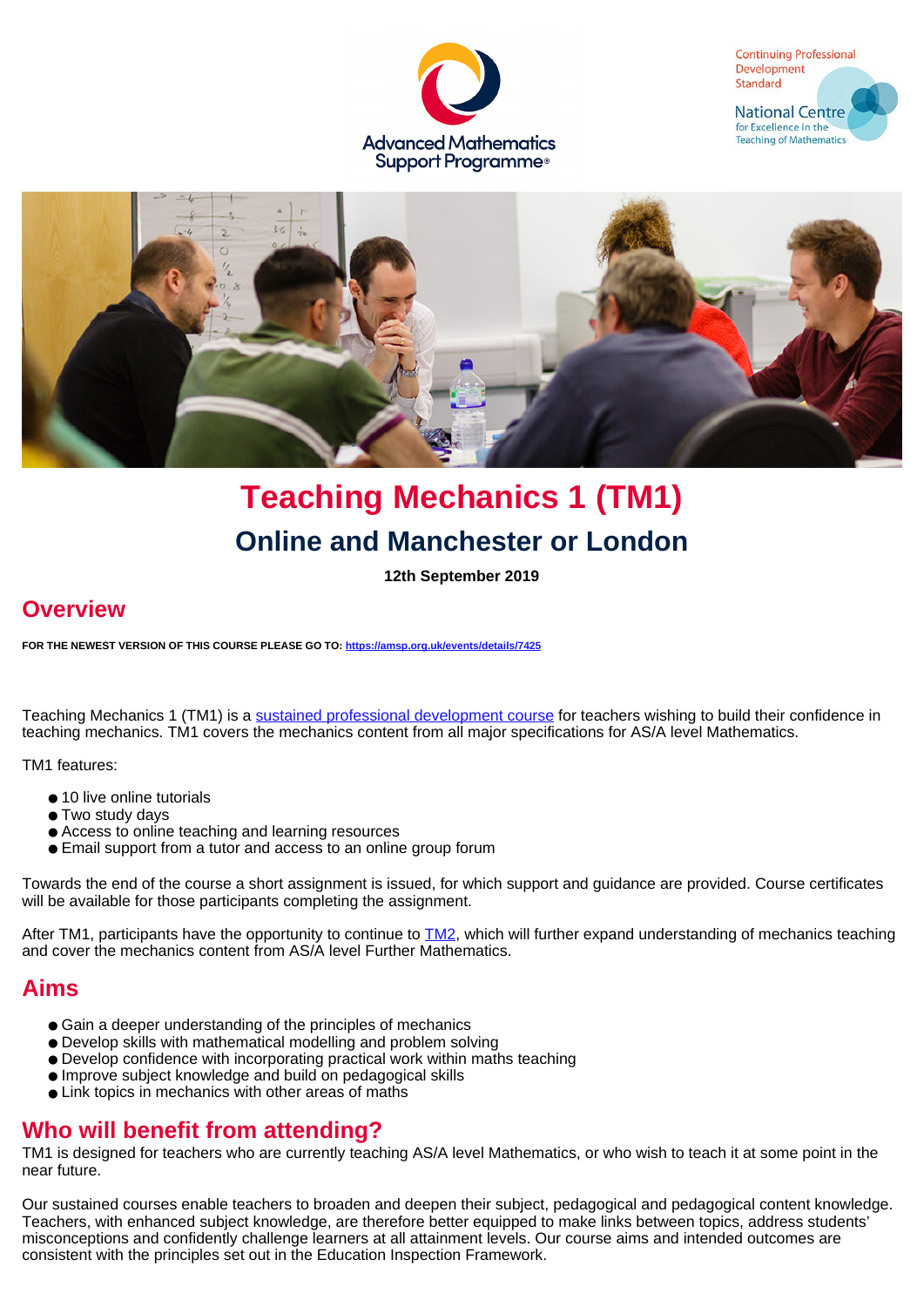# **Content**

TM1 covers the mechanics content for AS/A level Mathematics. This includes the following topics:

- Kinematics in one dimension
- Introduction to forces and Newton's laws
- Applications of forces and Newton's laws
- Forces in two dimensions
- Connected particles
- Kinematics in two dimensions
- Projectiles
- Moments
- Variable acceleration

### **Materials and Equipment**

A computer with a reliable internet connection will be required to attend the online tutorials. In addition, a headset with a microphone is suggested to get the best experience of the online tutorials.

### **Frequently Asked Questions**

#### **Do I need to have taught A level Mathematics before doing the TM1 course?**

There is no requirement that applicants have taught A level Mathematics before undertaking TM1.

#### **How much time will I need to devote to studying?**

It is difficult to be specific as this will depend on previous experience. In the past, delegates have reported spending between 1 and 4 hours studying each week. Ideally, delegates should aim to study regularly for a few hours each week however, in reality many working teachers have weeks when this is difficult and they use out-of-term time to catch up.

#### **Do I have to hand in any work during the course?**

The TM1 assignment is the only work that delegates hand in. To receive a certificate at the end of your TM1 course you will need to submit and pass the TM1 assignment. Certification is optional but we strongly encourage you to submit an assignment anyway to help you consolidate what you have learnt. In the past most teachers have chosen to submit an assignment.

Teachers working at state-funded schools/colleges need to demonstrate that they have engaged with the course unit to trigger a course fee reimbursement at the end of the course. If you have missed either study day you may be required to submit the TM1 assignment in order to qualify for the course fee reimbursement whether or not you wish to certify.

#### **When do the TM1 course fees have to be paid?**

An invoice for course unit fees is issued after enrolment at the start of the course unit. Invoices are issued no later than one month after a delegate has started their course.

#### **How does the subsidy for teachers in state-funded schools/colleges work?**

The AMSP is supported by the Department for Education and therefore only course fees for teachers working in state-funded schools/colleges in England are eligible for a subsidy. If the course fee is paid by the applicants school /college then the same school/college will receive the subsidy when the course is completed by the applicant.

#### **Can I pay my own course fee?**

Yes, you may choose to pay your own course fee. Applicants who are teachers working in state-funded schools/colleges in England are still eligible for a course fee subsidy. If the course fee is paid directly by the applicant then the applicant will receive the fee reimbursement on completion of the course. It is a requirement that the applicant submits an email address that has been issued by the state-funded school/college where they are employed and that the applicants email address is substantiated.

#### **What happens if I can't attend one or more of the study days?**

Teachers on the course enjoy the study days and appreciate the chance to meet up with other teachers on the course. Study day materials are shared with all course delegates afterwards. If you are a teacher working at a state-funded school/college then to be eligible for a course subsidy you will need to demonstrate that you have engaged with the course, which includes the expectation that you will attend the face-to-face study days.

If you are unable to attend a study day and this is due to unforeseen or special circumstances then the course fee reimbursement may still be granted at the discretion of the Course Leader. You may be required to submit the TM1 assignment as additional evidence of engagement with the course. If you pass the end of unit assignment, you will still be eligible for a TM1 course certificate.

### **Cost**

The course fee for TM1 is £300.

If you are working in a state-funded school or college, participation in this course attracts a reimbursement of course fees, subject to engagement and completion of the course.

Schools and colleges located within [Priority Areas](https://amsp.org.uk/about/priority-areas) are eligible to receive a further subsidy of £500 to support staff cover and travel costs.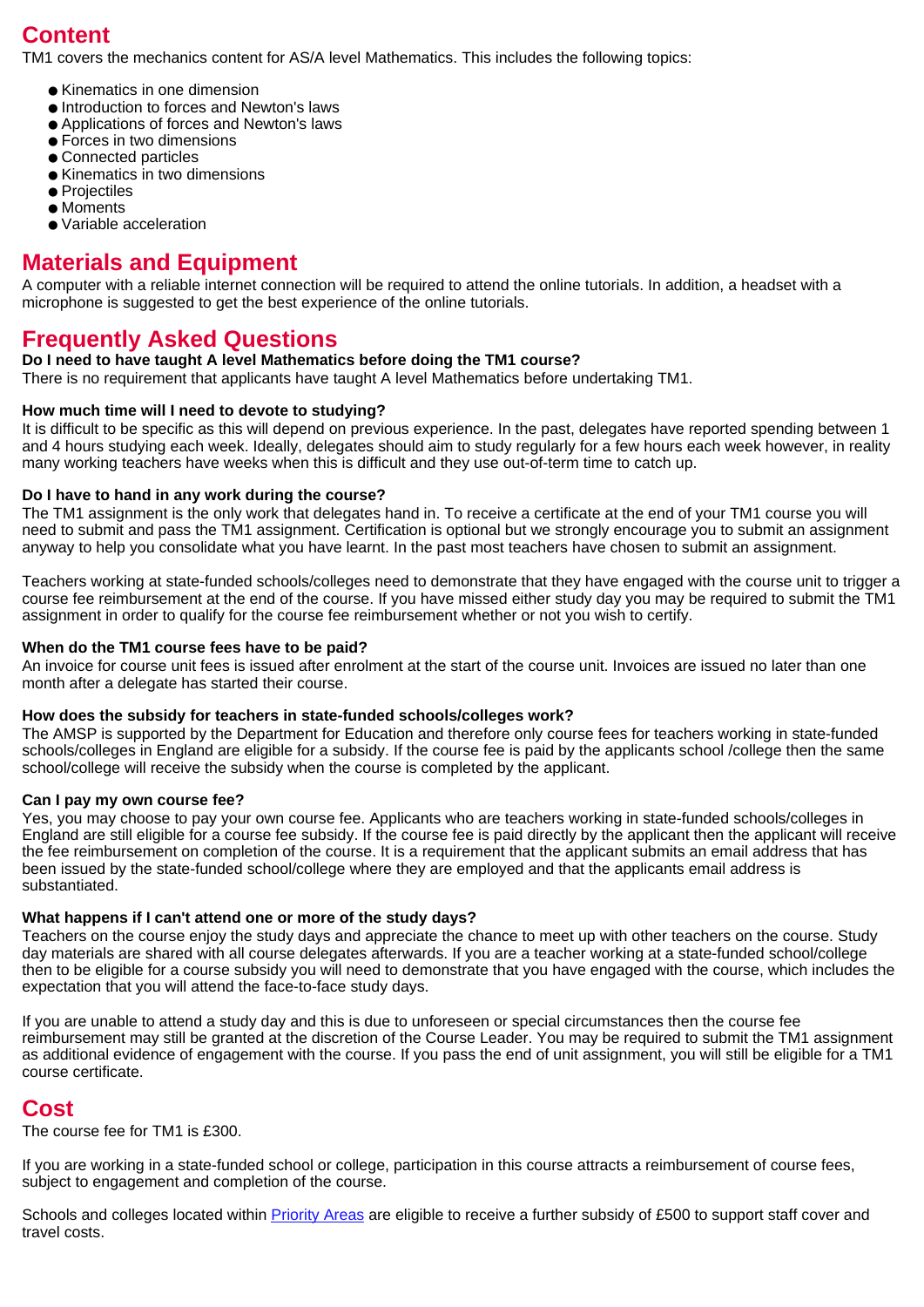# **Study Schedule**

#### **Study days**

Please note that the London study days are now full, but we are still accepting applications for Manchester.

**Study day 1:**

**Manchester** Thursday 28 November 2019 or **London (Full)** Saturday 30 November 2019

**Study day 2:**

**Manchester** Thursday 6 February 2020 or **London (Full)** Saturday 8 February 2020

**Venue details:**

| <b>Venue</b> | <b>Address</b>                                                                                               | <b>Directions</b> |
|--------------|--------------------------------------------------------------------------------------------------------------|-------------------|
|              | Manchester Manchester Meeting Place, University of Manchester, Sackville Street Campus, Manchester, M1 3AL 2 |                   |
| London       | NCVO, Society Building, 8 All Saints Street, London, N1 9RL                                                  |                   |

#### **Online sessions:**

Online sessions are conducted live and recordings are available for playback

| Evening online tutorials (19:00-20:15) | <b>Study content</b>                     |
|----------------------------------------|------------------------------------------|
| Thursday 12 September 2019             | Introductory session                     |
| Thursday 19 September 2019             | Kinematics in 1D                         |
| Thursday 3 October 2019                | Introduction to forces and Newton's laws |
| Thursday 17 October 2019               | Applications of forces and Newton's laws |
| Thursday 7 November 2019               | Forces in 2D                             |
| Thursday 21 November 2019              | Connected particles                      |
| Thursday 5 December 2019               | Kinematics in 2D                         |
| Thursday 19 December 2019              | Projectiles                              |
| Thursday 16 January 2020               | Variable acceleration                    |
| Thursday 30 January 2020               | Moments                                  |

#### **Assignment:**

During February and March you will work toward completing an assignment. The deadline for this assignment is 31 March 2020. Unit certification: 30 April 2020 (or before)

### **Participant feedback**